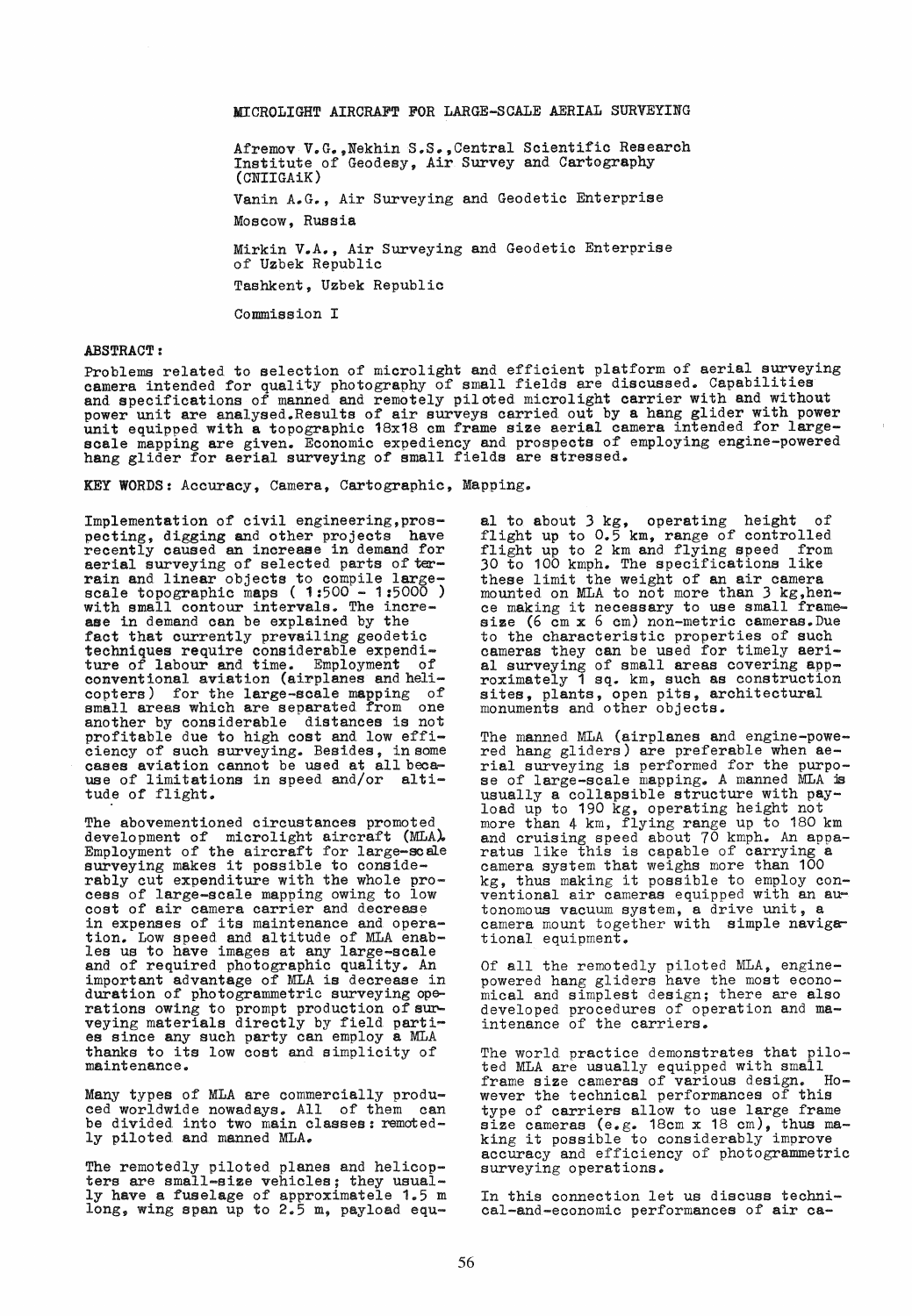meras with different frame sizes when<br>they are used for large-scale photogram-, metric surveys. If the largest scale (1 :500) map with 0.25 m contour intervals is to be compiled, then according to the specifications currently in force,the air surveying with cartographic 18 cm x 18 cm frame size cameras should be carried out at 1:3000 scale to provide 10 cm accuracy of plane coordinates determination (this accuracy corresponds to 0.2 mm at map sca-<br>le, the limited value being 0.4 mm) and accuraoy of heigths determination in the order of 8 cm  $(1/3 h_c)$ . The figures at the image scale correspond to:  $mg^2$  33 m,  $m_h$ :H=1:3800 (when  $f_c$ = 100 mm).

If a small frame size camera (e.g.  $6 \text{ cm } x$  $6$  cm) is used and we want to have productivity (i.e. area coverage) compared to that of topographic  $18 \text{ cm } x$   $18 \text{ cm }$  frame size eameras, then the former must have such parameters that would enable us to<br>carry out surveying at a scale not larger earry out surveying at a scale not larger than 1:9000 (at the same field of viewangle or  $f_c = 33$  mm). In this case mg must<br>not exceed 11 mm. This error depends on several factors and can be divided into<br>three groups:

the geometric errors of surveying system<br>(camera plus film);<br>- errors due to geodetic control;<br>- errors related to image points identification and measurement.

Assuming that errors of each group have equal influence, the errors of the first group must not exceed  $11//3 = 6.4$   $\mu$ m.This level of accuracy is practically unachie-<br>vable even if all sources of errors are<br>allowed for, since total error due to film deformation and non-flatness alone may ex-<br>ceed the above value to say nothing of another error sources.

stringent requirements must also be specified for resolution of 6 cm x 6 cm air photographs since instead of six-fold image to map ratio there must be eighteen-<br>fold ratio, but the latter is practically<br>unachievable.

The required accuracy of aerial photographs taken with a small frame size camera maw by ensured by surveying at a scale much larger than 1:9000. At the same time, employment of such scale results in decrea-<br>se of aerial techniques efficiency (the se of aerial techniques efficiency amount of horizontal/vertical control, signalling, photographic and photogrammet-<br>ric processing is increased due to greater<br>number of photographs).

Hence, the large-scale photogrammetric surveys intended for timely provision of 1 :500 to 1 :5000 seale map eoverage of smail and separeted areas are economically advi-<br>sable to carry out by means of engine-posable to carry out by means of engine-po-<br>wered hang gliders equipped with not less than 18 cm x 18 cm frame size aerial camera. That is why the Central Research Ins-<br>titute of Geodesy, Air Survey. and Cartitute of Geodesy, Air Survey, tography in cooperation with Moscow Institute of Civil Aviation Engineers have developed an air surveying engine powered hang glider system (MDPA) that consists of "POISK-6" hang glider and air survey- ing equipment ..

The "POISK-6" hang glider is a flying vehicle that consists of a flexible wing, a<br>suspension system with pilot's seat and suspension system with pilot's seat undercarriage, a power unit, a fuel tank and an instrument board with aneroid altimeter, rate-of-climb indicator, magne-<br>tic compass, etc. The power unit of the hang glider is designed to run on automobile fuel and lubricants. The hang glider

has the following performances:<br>- maximum take-off weight is 360 kg;<br>full load weight including weight of a pi-<br>lot and surveying equipment is 180 kg(wi-<br>thout the equipment the hang glider can be<br>used as two-man flying v

 $-29$  kW engine, type RMZ-640M; depletion<br>of the fuel is 15 litres per hour;<br>- wing area is 19.7 sq.m and wing span is<br>10.4 m;

 $10.4$  m;<br>- flight range at full load is 120 km;

cruising speed is from 60 to 70 kmph;<br>- flight altitudes envelope is from 50 to 3000 m, range of flying speeds is from 40 to  $130 \text{ kmph}$ ;<br>- take-off run is from 40 to 50 m.

Hence, as it can be seen from the above performances (full load weight, flight altitudes, flight range and speeds), the npoISK-6" hang glider meets all the requ-<br>irements specified for large-scale topog-<br>raphic surveys and special-purpose surveys<br>of limited areas.

The hang glider is usually equipped with AFA-TE aerial camera; the camera has 18cm x 18 cm frame aize and 70 mm, 100 mm, 140 mm or 200 mm focal length (depending on requirements specified for aerial photog-<br>raphs). Besides KPT-3 drive unit, an aneroid altimeter, a rate-of-climb indieator and a two-way radio eommunication device are mounted on the hang glider.<br>The research and tests that had been carried out previously made it possible to introduce some improvements into the equipment thus enabling us to increase heading stability of the carrier, to decrease angle of swing, to keep an assigned orientation of air camera during surveying flight, to ensure reliable film flattening under conditions of weak air flow (due to low speed of the carrier), to replace bulky power supply system of the air camera by a lower weight and campact system, etc.

During the recent years we accumulated certain experience in aerial surveying by means of MDPA. The surveying is carried out under quite atmospheric conditions either<br>as multistrip aerial surveys or as singleas multistrip aerial surveys or as single-<br>strip surveys of linear objects. Photogra-<br>phy is made at various altitudes and at the scales from 1:6000 to 1:1500 using blaek-and-white film. Flying in this case is carried out along assigned routes; the routes are specified by means of a map routes are specified by means of a map usually at 1:10000 scale) to ensure 40 per cent lateral overlap. Forward overlap is assigned to be equal to 90 (or 80) per cent so that the required 60 per cent<br>overlap be always ensured in spite of any instability of forward motion of the carrier. Signals laid on the ground in the form of stripes serve as entrance and exit reference points for each route. Chemical/<br>photographic processing of aerial films photographic processing of aerial and evaluation of their photographic and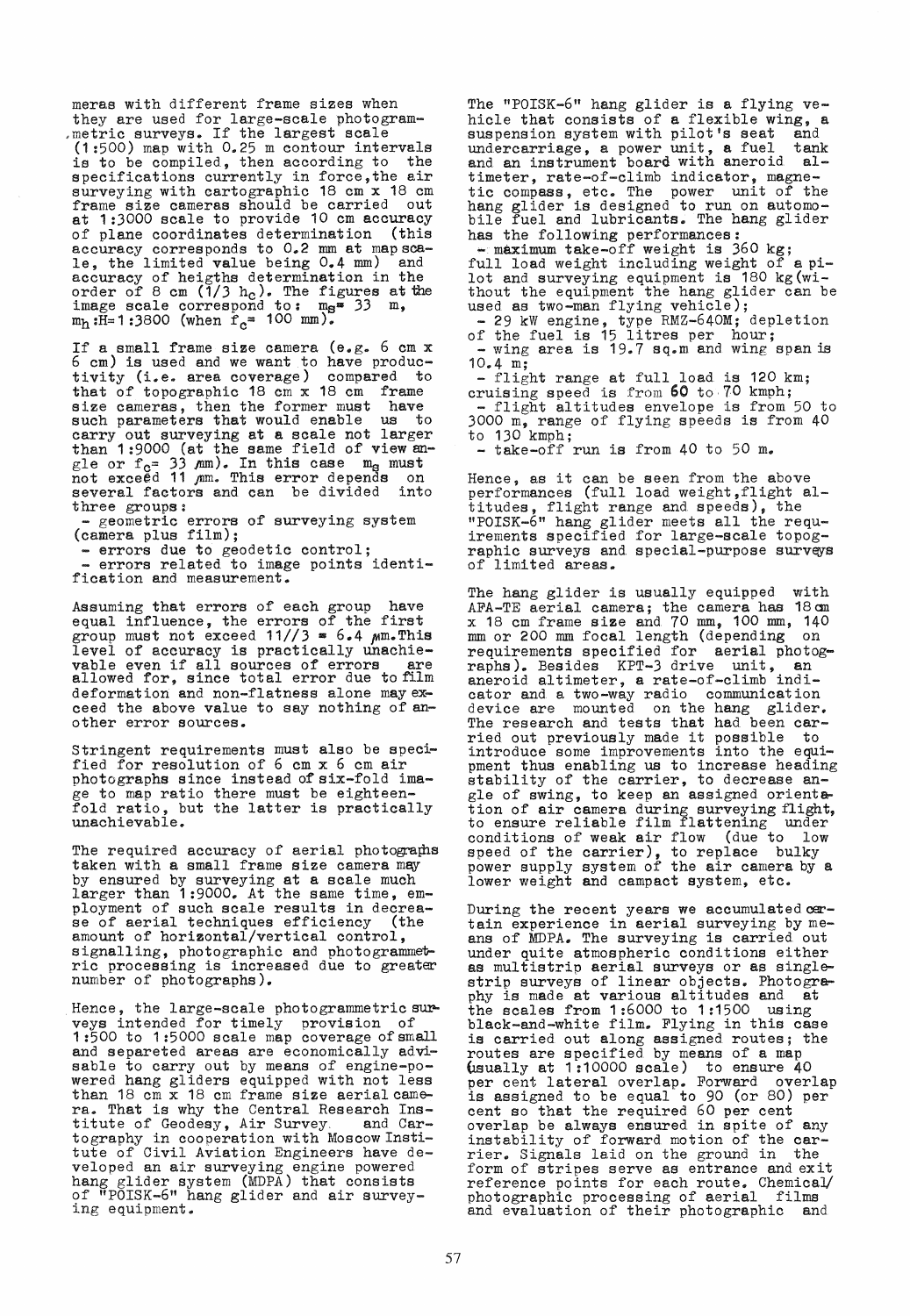photogrammetric quality are carried out in a field laboratory.

The main qualitative characteristics of aerial photographs obtained by MDPA are given in Table 1.

## Table 1

Characteristics of aerial photographs obtained by MDPA

| $ Ser_{\bullet} $<br>No | Characteristics                                                                                  | Numerical<br>value     |  |  |
|-------------------------|--------------------------------------------------------------------------------------------------|------------------------|--|--|
|                         | 1. Deviation of actual axes<br>of routes from the lines<br>drawn on the map                      | 2 to 4 per<br>cent     |  |  |
| 2.                      | Linear image motion (at<br>the image scale)                                                      | 0.01 to<br>$0.05$ mm   |  |  |
| 3.                      | Deviation of flight alti-<br>tude from an assigned va-<br>lue                                    | 10 to 15<br>m          |  |  |
|                         | 4. Deviation of longitudinal<br>overlap of photographs<br>from the assigned 60 per<br>cent value | up to 10<br>per cent   |  |  |
|                         | 5. Deviation of lateral over-<br>lap of photographs from<br>the assigned value (40 per<br>cent)  | up to 20<br>per cent   |  |  |
|                         | 6. Angles of image tilt                                                                          | up to<br>5°-6°         |  |  |
|                         | 7. Lack of parallelism bet-<br>ween photo base and side<br>of photograph                         | $10^{\circ}$ to<br>12° |  |  |
|                         | 8. Unsharpness of image at $6^x$ to $8^x$                                                        | must be<br>absent      |  |  |

In early 1990 MDPA described here was pas-<br>sed for operation to Air Surveying and Geodetic Enterprise of Uzbek Republic. The Enterprise used it for photogrammetric surveying at 1:2000 and 1:1000 scales.Materials of the surveys were employed for implementation of civil engineering, pros-<br>pecting and other projects. The MDPA was passed together with "Service and Technical Manual" that specified surveying proeess according to technological diagram presented below in Fig.1.

In May 1990 the MDPA was used to survey an industrial site that occupied an area of 10 sq. km. The surveying was earried out to compile topographie maps at 1 :2000 scale with 0.5 m contour intervals. The process of photography was planned to provide 90 per cent longitudinal overlap end 40 per cent lateral overlap. After selection of photographs obtained, the actual longitudinal overlap was found to vary from 58 to 78 per cent and the lateral overlap from 20 to 42 per eent.Non-linearity of flight routes varied from 1.5 to 4 per eent.Qua- lity of aerial negatives by visual evaluation was found to be satisfactory.

Signalling of targets, determination of their vertical/horizontal coordinates and analytical phototriangulation were performed in the surveyed area. Three routes comprising 38 photographs were seleeted for photogrammetrie proeessing. Values of fore-and-aft  $(\alpha)$  and lateral  $(\omega)$  angles



## Fig.1. Technological diagram of photo-<br>grammetric surveying process by meens of MOPA

of tilt obtained during photogrammetric procesaing of photographs by e stereocomparator and "ONEGA-2" automated recording<br>and processing system as well as values of angles of turn  $(X)$  obtained in the process of mosaic assembly were determined. As can be seen from the Table 2,maximum values of fore-end-aft angles of titl amount to 5°46: Out of 38 photographs, 11 have angles of tilt more,than 4°(29 per cent) end 3 pho- tographs have angles of tilt more than 5°  $(3 \text{ per cent})$ . Besides, if we consider fore-() per cent). besides, if we consider fore-<br>and-aft angles of tilt, a systematic compoand ant angles of thit, a systematic compo-<br>nent can be singled out, e.g. all the ang-<br>les in photographs belonging to the second route have a positive sign. Hence, aceording to the parameters described above, greater part of photographs is suitable for processing, even when widely spread analog instruments are used.

It should be noted that in comparison with test flights made in 1988 and 1989, the flight described here yielded higher quality materials. Thus, 30 per cent of all the photographs taken during a 1989 flight had angles of tilt greather than 5?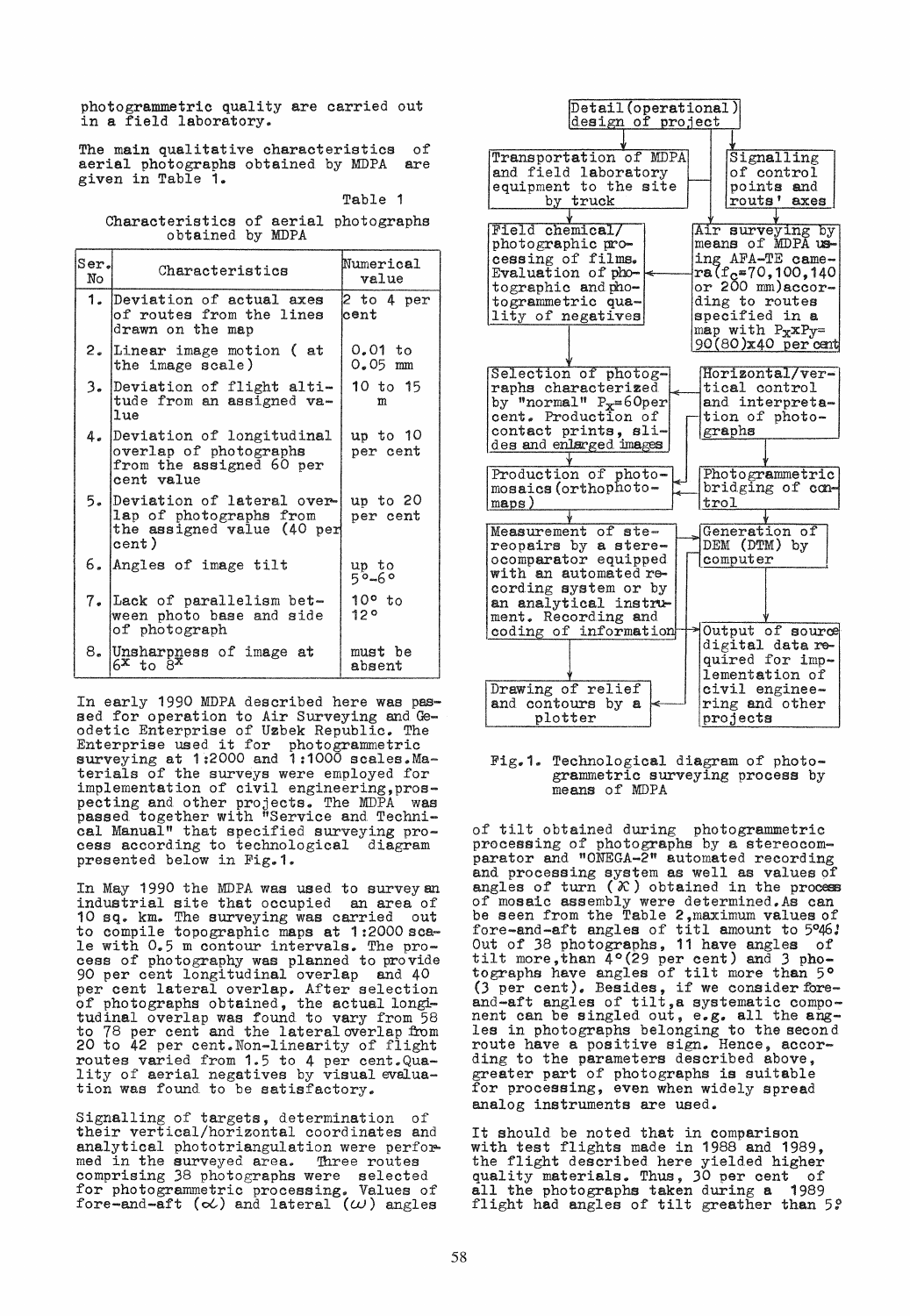Table 2

Values of' tilt and image turn angles

|            | Values of tilt and image turn angles |          |                     |                 |          |                         |         |          |           |
|------------|--------------------------------------|----------|---------------------|-----------------|----------|-------------------------|---------|----------|-----------|
| Indicators | $(15 \text{ images})$<br>Route 1     |          | Route 2 (14 images) |                 |          | Route $3(9)$<br>images) |         |          |           |
|            | L                                    | $\omega$ | x                   | ⇙               | $\omega$ | た                       | ⇙       | $\omega$ | XC.       |
| Minimum    | $-0.004$                             | $+0°30'$ | $+1°30"$            | $+0°08"$        | $-0.006$ | 0°00"                   | +0°38'  | $+0°01'$ | 0°00'     |
| Maximum    | $-3006$                              | $+6°18'$ | $+7°50'$            | $+5°46'$ +5°50' |          | $-12000$                | $-2046$ | $-3°19'$ | $-10°00'$ |
| Average    | 1°19"                                | 2°48'    | 3°23"               | 2°43"           | 2°38"    | 4°36'                   | 20031   | 1°10'    | 4°05'     |

After completion of photogrammetric bridging, stereoplotting of relief and outlines was made using STs-1 analog instrument. The stereoplotting was performed to produce topographic map at 1:2000 scale and 0.5 m contour intervals (aerial pho-<br>tographs with angles of tilt greater, than<br> $4^{\circ}$  =  $4^{\circ}5$  were processed by a stereocom- $-4.95$  were processed by a stereocomparator equipped with a device to automatically record measuring data). We selected a aite within the surveyed area to carry out check on the ground. The site occupied 33 hectares and was typical of irrigated agriculture zone of Uzbekistan. Within the site there was a rural popula-<br>ted place with sporadic one-storey deve-<br>lopment, ramified irrigation system and lopment, ramified irrigation system and availability of orchards and vineyards. The relief of the site was hilly with a number of artifieial features.

The check on the ground consisted in de-<br>termination of errors in planimetric position of map features and in estimation of accuracy of relief stereoplotting using geodetic techniques.

Planimetrie position was checked by measuring distances from check points to clearly-defined outlines as weIl as by measuring distances between elements of situation (clearly-defined outlines) all over the site. Data on checks of planimet-<br>ric position of outlines are given in Tab-<br>les 3 and 4. The average error of planimetric position with respect to geodetic control was 0.9 m or 0.45 mm at the map scale, with tolerance equal to 0.5 mm; the maximum error was 2.0 m.

|  |  | Table 3                                   |  |
|--|--|-------------------------------------------|--|
|  |  | Position with respect to geodetic control |  |

| Distribution of differences measured<br>on the ground and on the map |                    |  |  |  |
|----------------------------------------------------------------------|--------------------|--|--|--|
| Interval, mm                                                         | Quantity, per cent |  |  |  |
| $0 - 0.25$                                                           | 12.5               |  |  |  |
| $0.26 - 0.50$                                                        | 62.5               |  |  |  |
| $0.51 - 0.75$                                                        | 6.2                |  |  |  |
| $0.76 - 1.00$                                                        | 18.8               |  |  |  |

The average error of relative position of outlines was  $0.72$  m or  $0.36$  mm at the

## Table 4

Relative position of elements of situation

| Distribution of differences measured<br>on the ground and on the map |                    |  |  |
|----------------------------------------------------------------------|--------------------|--|--|
| Interval. mm                                                         | Quantity, per cent |  |  |
| $0 - 0.20$                                                           | 32.7               |  |  |
| $0.21 - 0.40$                                                        | 49.0               |  |  |
| > 0.41                                                               | 18.3               |  |  |

map scale, with the tolerance equal to  $0.6$  mm. All the measurements of buildings<br>and distances between them (by buildings<br>we mean solid structures) vielded data we mean solid structures) yielded data that differed from those derived from the map by not more than  $0.8$  m, i.e. they did not exceed 0.4 mm tolerance at the map scale.

Checking of relief stereoplotting was performed by geodetic techniques, i.e. by de-<br>termination of points' heights with respect to heights of check points. Six to twelve test points were determined with respect to each check points (all in all 67 test points). The results are presented in Table 5.

| г<br>معتد |  |
|-----------|--|
|-----------|--|

Checking of points'height determination

| Differences bet-<br>ween test points as<br>defined from the map<br>and on the ground | Quantity, per cent |
|--------------------------------------------------------------------------------------|--------------------|
| $0 - 0.20$                                                                           | 47.8               |
| $0.21 - 0.40$                                                                        | 28.4               |
| $0.41 - 0.60$                                                                        | 19.4               |
| > 0.61                                                                               | 4.5                |

The average difference between points on the map and on the ground was 0.14 m with tolerance equal to  $0.17 \text{ m}$   $(1/3 \text{ h}_c)$ ; the maximum difference was 0.38 m.

As can be seen from the results of the check on the ground, the stereophotogram- metric surveying of relief end outlines